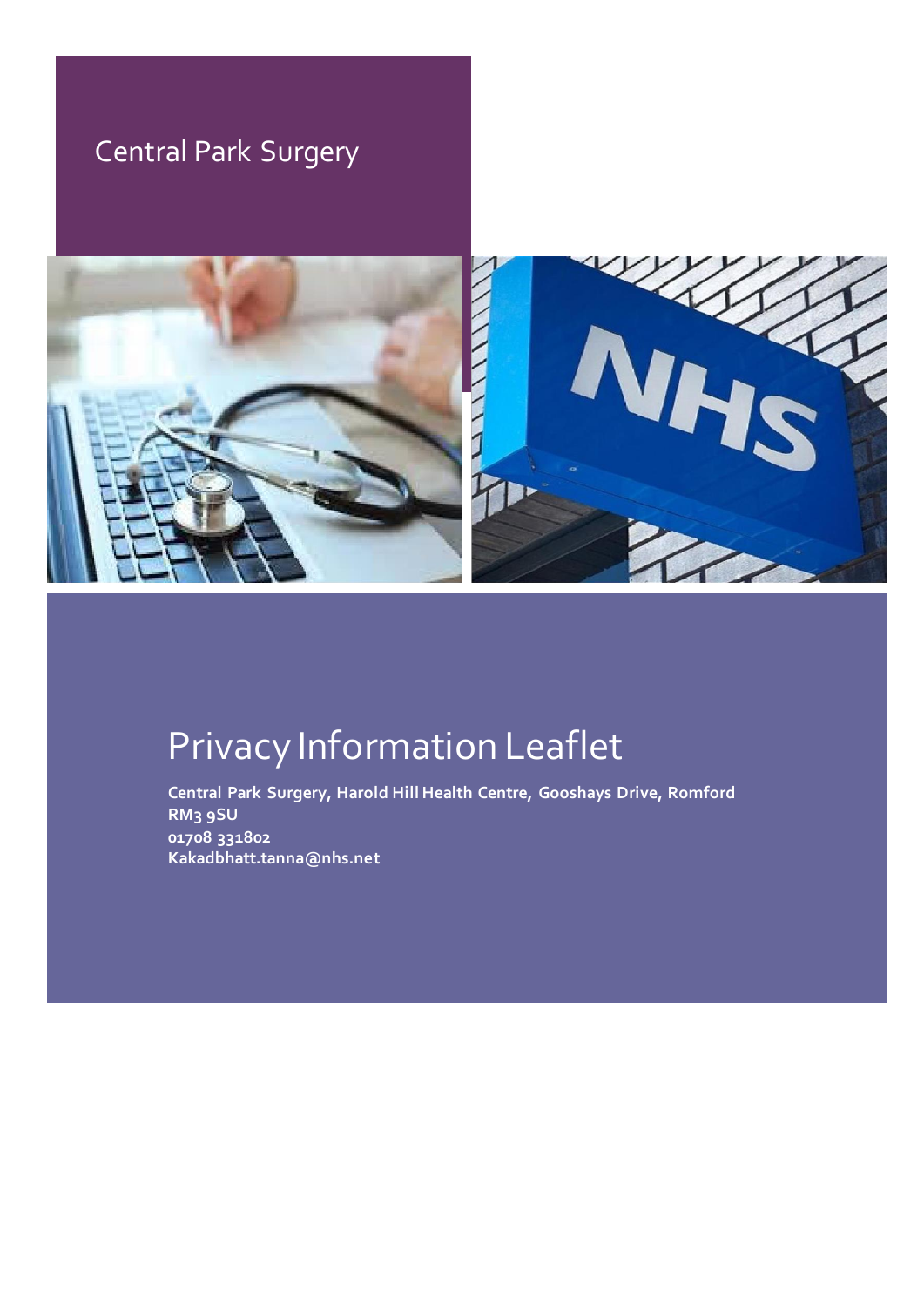#### What is a privacy notice?

A privacy notice is a statement that discloses some or all of the ways in which the practice gathers, uses, discloses and manages a patient's data. It fulfils a legal requirement to protect a patient's privacy.

#### Why do we need one?

To ensure compliance with the General Data Protection Regulation (GDPR), Central Park Surgery must ensure that information is provided to patients about how their personal data is processed in a manner which is:

- Concise, transparent, intelligible and easily accessible;
- Written in clear and plain language, particularly if addressed to a child; and
- Free of charge

#### What is the GDPR?

The GDPR replaces the Data Protection Directive 95/46/EC and is designed to harmonise data privacy laws across Europe, to protect and empower all EU citizens' data privacy and to reshape the way in which organisations across the region approach data privacy. The GPDR comes into effect on **25 May 2018**.

How do we communicate our privacy notice?

At Central Park Surgery, the practice privacy notice is displayed on our website, through signage in the waiting room, and in writing during patient registration (by means of this leaflet). We will:

- Inform patients how their data will be used and for what purpose
- Allow patients to opt out of sharing their data, should they so wish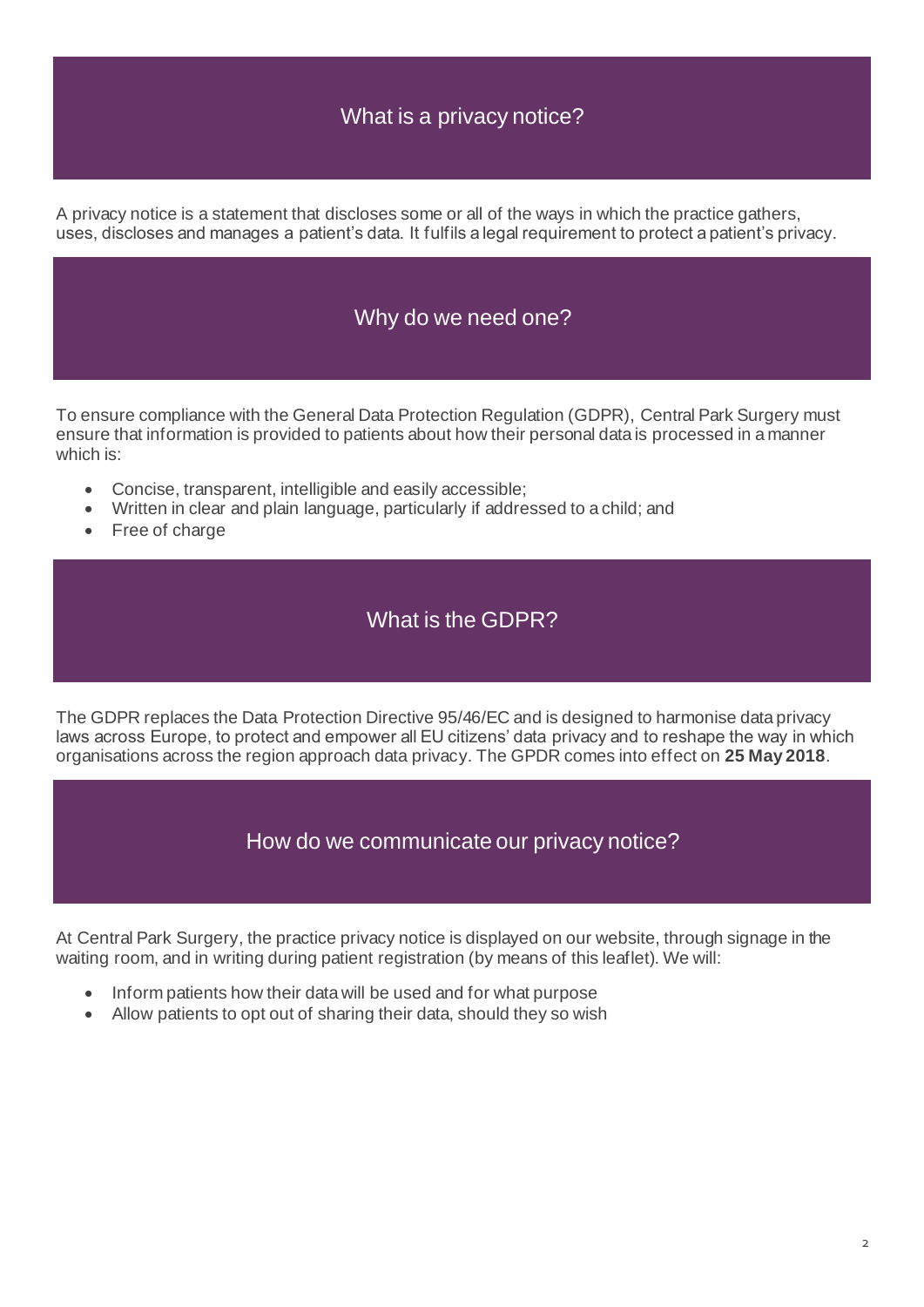#### What information do we collect about you?

We will collect information such as personal details, including name, address, next of kin, Carers and members of your family, records of appointments, visits, telephone calls, your health records, treatment and medications, test results, X-rays, etc. and any other relevant information to enable us to deliver effective medical care.

#### How do we use your information?

Your data is collected for the purpose of providing direct patient care; however, we can disclose this information if it is required by law, if you give consent or if it is justified in the public interest. The practice may be requested to support research; however, we will always gain your consent before sharing your information with medical research databases such as the Clinical Practice Research Datalink and QResearch or others when the law allows.

#### Maintaining confidentiality

We are committed to maintaining confidentiality and protecting the information we hold about you. We adhere to the General Data Protection Regulation (GDPR), the NHS Codes of Confidentiality and Security, as well as guidance issued by the Information Commissioner's Office (ICO).

#### Risk stratification

Risk stratification is a mechanism used to identify and subsequently manage those patients deemed as being at high risk of requiring urgent or emergency care. Usually this includes patients with long -term conditions, e.g. cancer. Your information is collected by a number of sources, including Central Park Surgery; this information is processed electronically and given a risk score which is relayed to your GP who can then decide on any necessary actions to ensure that you receive the most appropriate care.

#### Invoice validation

Your information may be shared if you have received treatment, to determine which Clinical Commissioning Group (CCG) is responsible for paying for your treatment. This information may include your name, address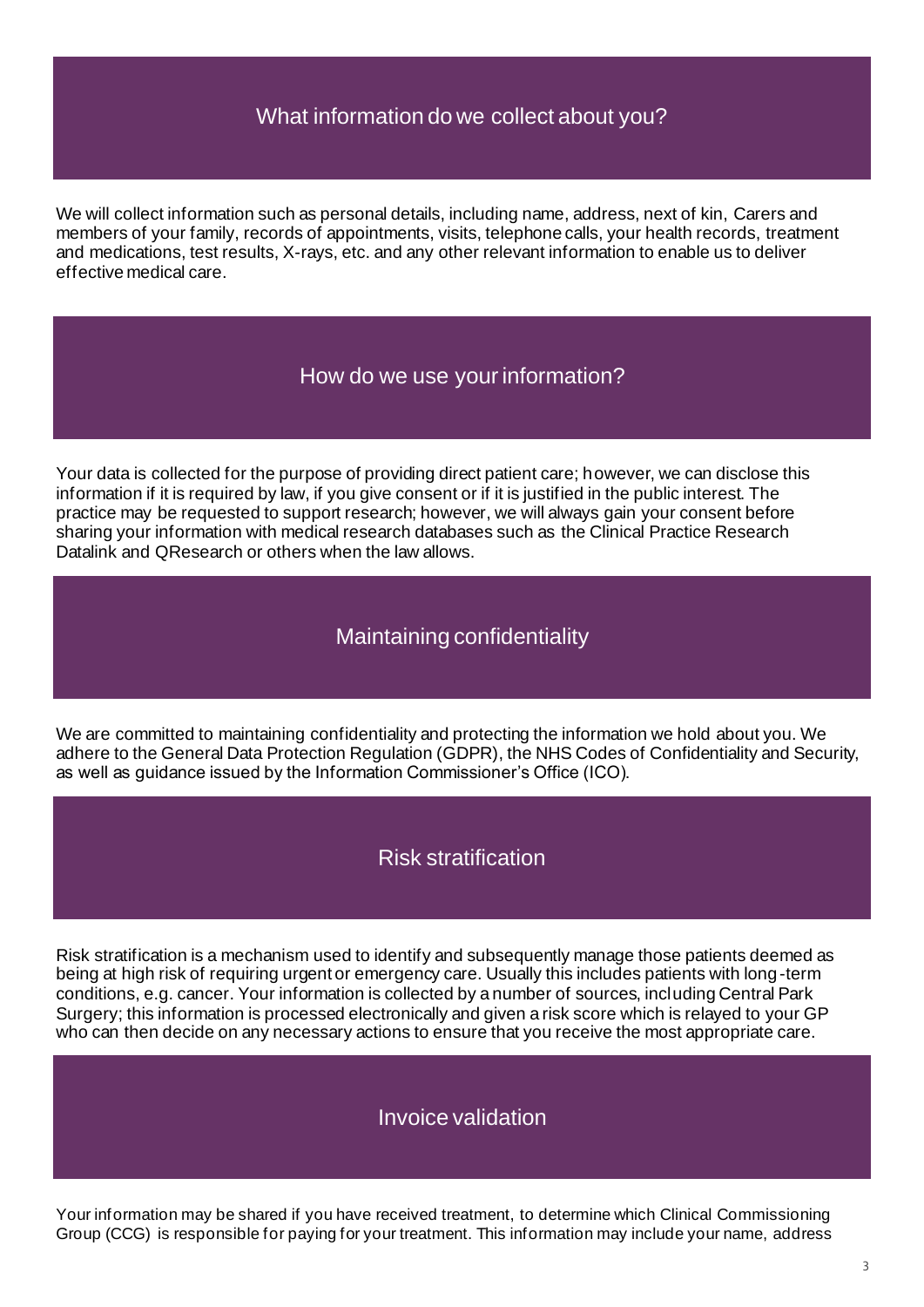and treatment date. All of this information is held securely and confidentially; it will not be used for any other purpose or shared with any third parties.

#### Opt-outs

The national data opt-out programme affords patients the opportunity to make an informed choice about whether they wish their confidential patient information to be used for their individual care and treatment or also used for research and planning purposes. Patients who wish to opt out of data collection wil l be able to set their national data opt-out choice online. An alternative provision will be made for those patients who are unable to or do not want to use the online system.

#### Accessing your records

You have a right to access the information we hold about you, and if you would like to access this information, you will need to complete a Subject Access Request (SAR). Please ask at reception for a SAR form and you will be given further information. Furthermore, should you identify any inaccuracies; you have a right to have the inaccurate data corrected. This information may also be requested by a third party i.e. insurance company or solicitor with your consent. There may be details of your family, next of kin or carer included, if this is not acceptable please let us know

#### What to do if you have any questions

Should you have any questions about our privacy policy or the information we hold about you, you can:

- 1. Contact the practice's data controller via email at kakadbhatt.tanna@nhs.net. GP practices are data controllers for the data they hold about their patients<sup>1</sup>
- 2. Write to the data controller at: Central Park Surgery, Harold Hill Health Centre, Gooshays Drive, Romford. RM3 9SU
- 3. Ask to speak to the practice manager Laraine Knights or her senior partner Dr K Tanna

The Data Protection Officer (DPO) for Central Park Surgery is Nick Murphy-O'Kane.

#### **Complaints**

In the unlikely event that you are unhappy with any element of our data-processing methods, you have the right to lodge a complaint with the ICO. For further details, visit ico.org.uk and select 'Raising a concern'.

We regularly review our privacy policy and any updates will be published on our website, in our newsletter and on posters to reflect the changes. This policy is to be reviewed annually on 1 May.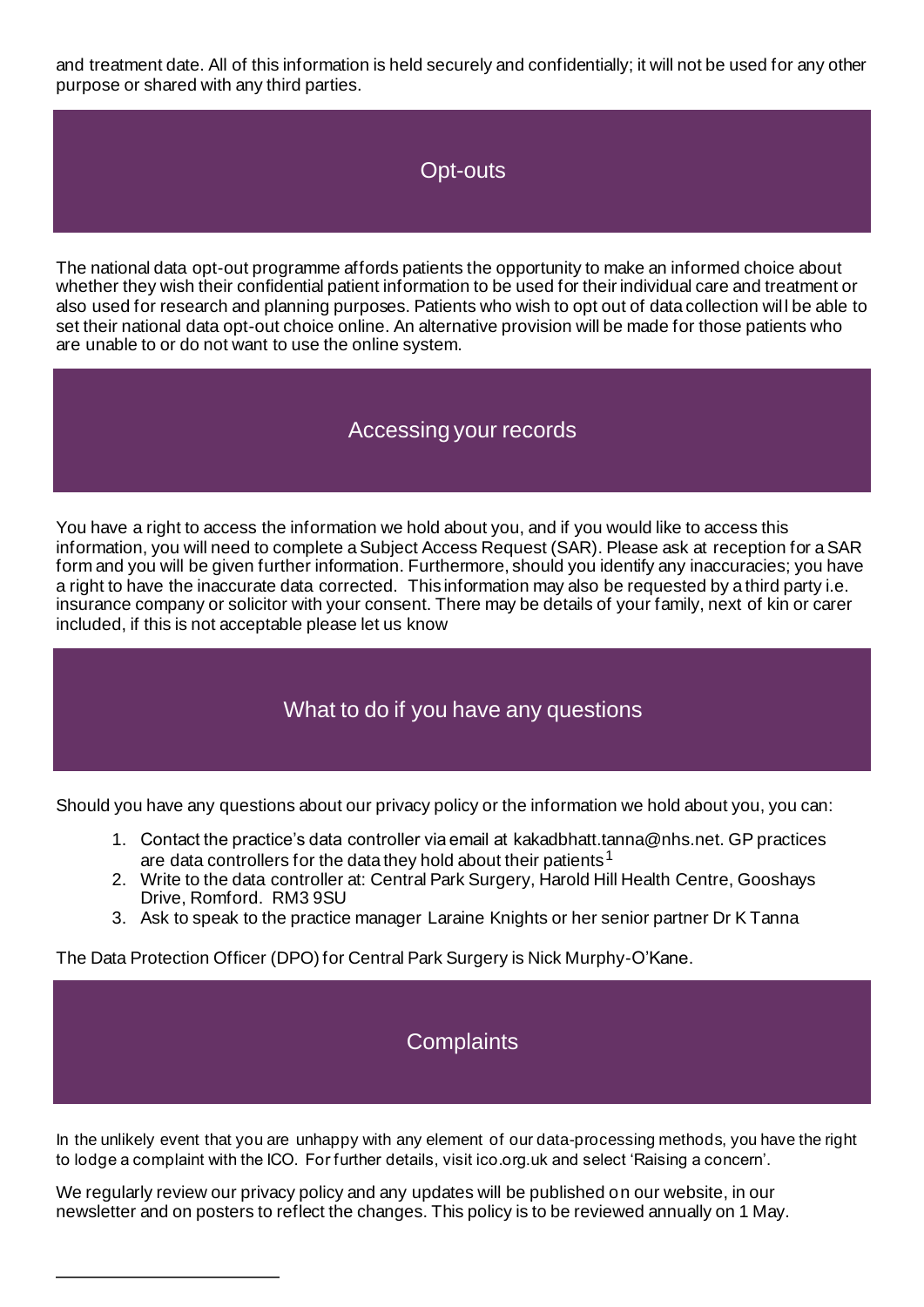# **Our legal basis for sharing data with NHS Digital**

NHS Digital has been legally directed to collect and analyse patient data from all GP practices in England to support the coronavirus response for the duration of the outbreak. NHS Digital will become the controller under the General Data Protection Regulation 2016 (GDPR) of the personal data collected and analysed jointly with the Secretary of State for Health and Social Care, who has directed NHS Digital to collect and analyse this data under th[e COVID-19 Public Health Directions 2020](https://digital.nhs.uk/about-nhs-digital/corporate-information-and-documents/directions-and-data-provision-notices/secretary-of-state-directions/covid-19-public-health-directions-2020) (COVID-19 Direction).

All GP practices in England are legally required to share data with NHS Digital for this purpose under the Health and Social Care Act 2012 (2012 Act). More information about this requirement is contained in the. [General Practice Data for Planning and Research: NHS Digital Transparency Notice -](https://digital.nhs.uk/data-and-information/data-collections-and-data-sets/data-collections/general-practice-data-for-planning-and-research/transparency-notice) NHS Digital

Under GDPR our legal basis for sharing this personal data with NHS Digital is Article 6(1)(c) - legal obligation. Our legal basis for sharing personal data relating to health, is Article  $9(2)(g)$  – substantial public interest, for the purposes of NHS Digital exercising its statutory functions under the COVID-19 Direction.

### **The type of personal data we are sharing with NHS Digital**

The data being shared with NHS Digital will include information about patients who are currently registered with a GP practice or who have a date of death on or after 1 November 2019 whose record contains coded information relevant to coronavirus planning and research. The data contains NHS Number, postcode, address, surname, forename, sex, ethnicity, date of birth and date of death for those patients. It will also include coded health data which is held in your GP record such as details of:

- diagnoses and findings
- medications and other prescribed items
- investigations, tests and results
- treatments and outcomes
- vaccinations and immunisations

### **How NHS Digital will use and share your data**

NHS Digital will analyse the data they collect and securely and lawfully share data with other appropriate organisations, including health and care organisations, bodies engaged in disease surveillance and research organisations for coronavirus response purposes only. These purposes include protecting public health, planning and providing health, social care and public services, identifying coronavirus trends and risks to public health, monitoring and managing the outbreak and carrying out of vital coronavirus research and clinical trials. The British Medical Association, the Royal College of General Practitioners and the National Data Guardian are all supportive of this initiative.

NHS Digital has various legal powers to share data for purposes relating to the coronavirus response. It is also required to share data in certain circumstances set out in the COVID-19 Direction and to share [confidential patient information to support the response under a legal notice](https://digital.nhs.uk/coronavirus/coronavirus-covid-19-response-information-governance-hub/control-of-patient-information-copi-notice) issued to it by the Secretary of State under the Health Service (Control of Patient Information) Regulations 2002 (COPI Regulations).